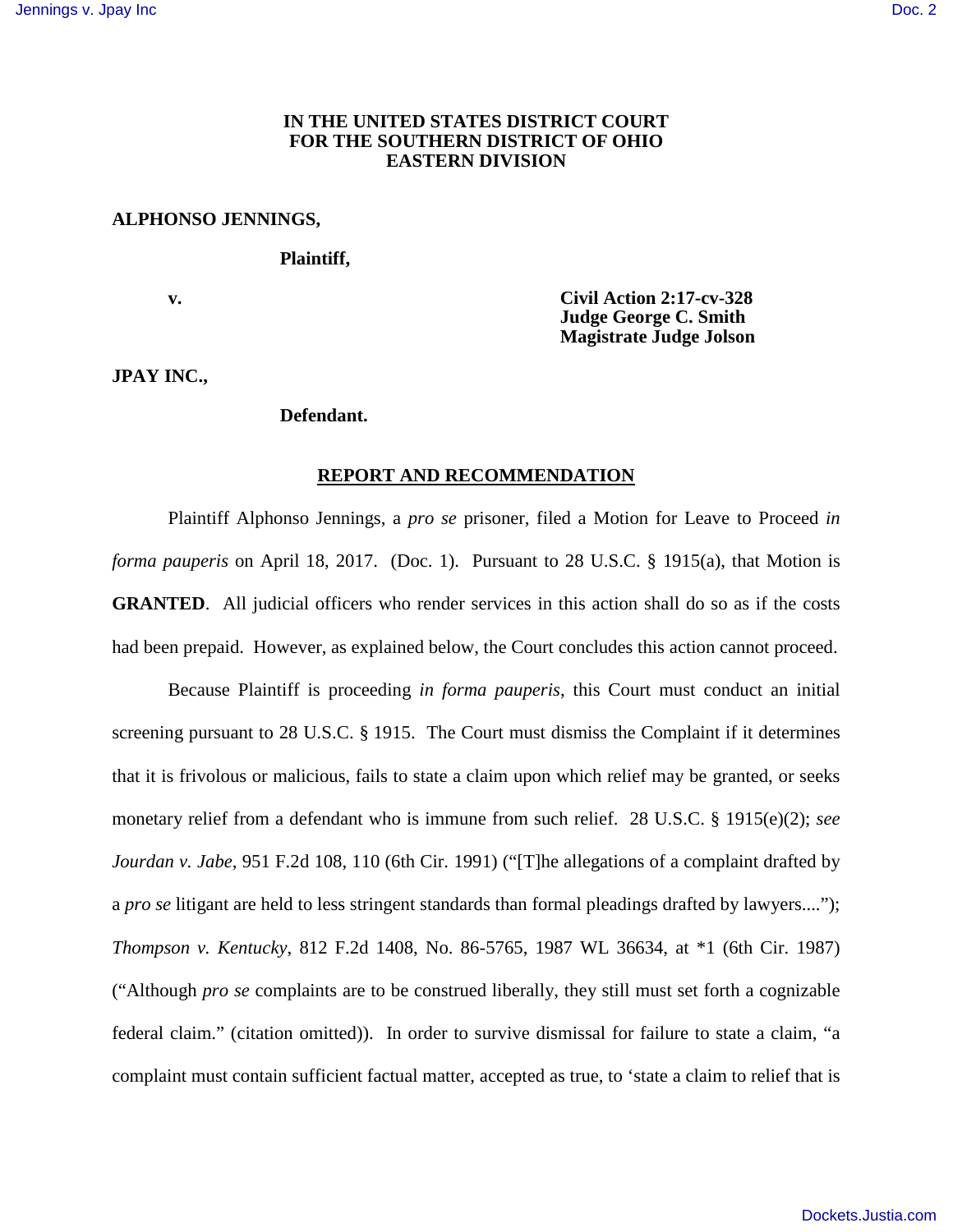plausible on its face.'" *Ashcroft v. Iqbal*[, 556 U.S. 662, 678 \(2009\)](https://1.next.westlaw.com/Link/Document/FullText?findType=Y&serNum=2018848474&pubNum=0000780&originatingDoc=I70c5c010e3e611e69a9296e6a6f4a986&refType=RP&fi=co_pp_sp_780_678&originationContext=document&transitionType=DocumentItem&contextData=(sc.Search)#co_pp_sp_780_678) (quoting *Bell Atl. Corp. v. Twombly*, 550 U.S. 554, 570 (2007)). Applying those standards here, the Undersigned **RECOMMENDS DISMISSAL**. (Doc. 1-2).

### **I. BACKGROUND**

In the instant case, Plaintiff seeks to recover damages for an alleged constitutional violation by JPay Inc. ("JPay"), a Florida company providing services to Plaintiff and other inmates in the London Correctional Institution. (*Id.* at 6, PAGEID #: 21). Although not entirely clear, Plaintiff claims that JPay violated his rights under 42 U.S.C. § 1983 by blocking his access to certain information, including institutional communications, emails, photos, and music. (*Id*.). More specifically, Plaintiff claims that JPay blocked his access to that information because he refused to agree to its Terms of Usage, which he views as unfair and one-sided. (*Id*.). Plaintiff sent a detailed complaint to JPay on February 1, 2017, outlining these claims. (*See id*. at 10–23, PAGEID #: 25–38).

### **II. DISCUSSION**

The governing statute states, in pertinent part:

Every person who, under color of any statute … of any State … subjects, or causes to be subjected, any citizen of the United States or other person within the jurisdiction thereof to the deprivation of any rights, privileges, or immunities secured by the Constitution and laws shall be liable to the party injured in an action at law ….

42 U.S.C. § 1983. Thus, to bring a successful § 1983 claim for an alleged constitutional violation, the defendant must have acted "under the color of law." *See id*. Stated differently, "the under-the-color-of state-law element of § 1983 excludes from its reach 'merely private conduct, no matter how discriminatory or wrongful.'" *Am. Mfrs. Mut. Ins. Co. v. Sullivan*, 526 U.S. 40, 50 (1999) (citing *Blum v. Yaretsky*, 457 U.S. 991, 1002 (1982)).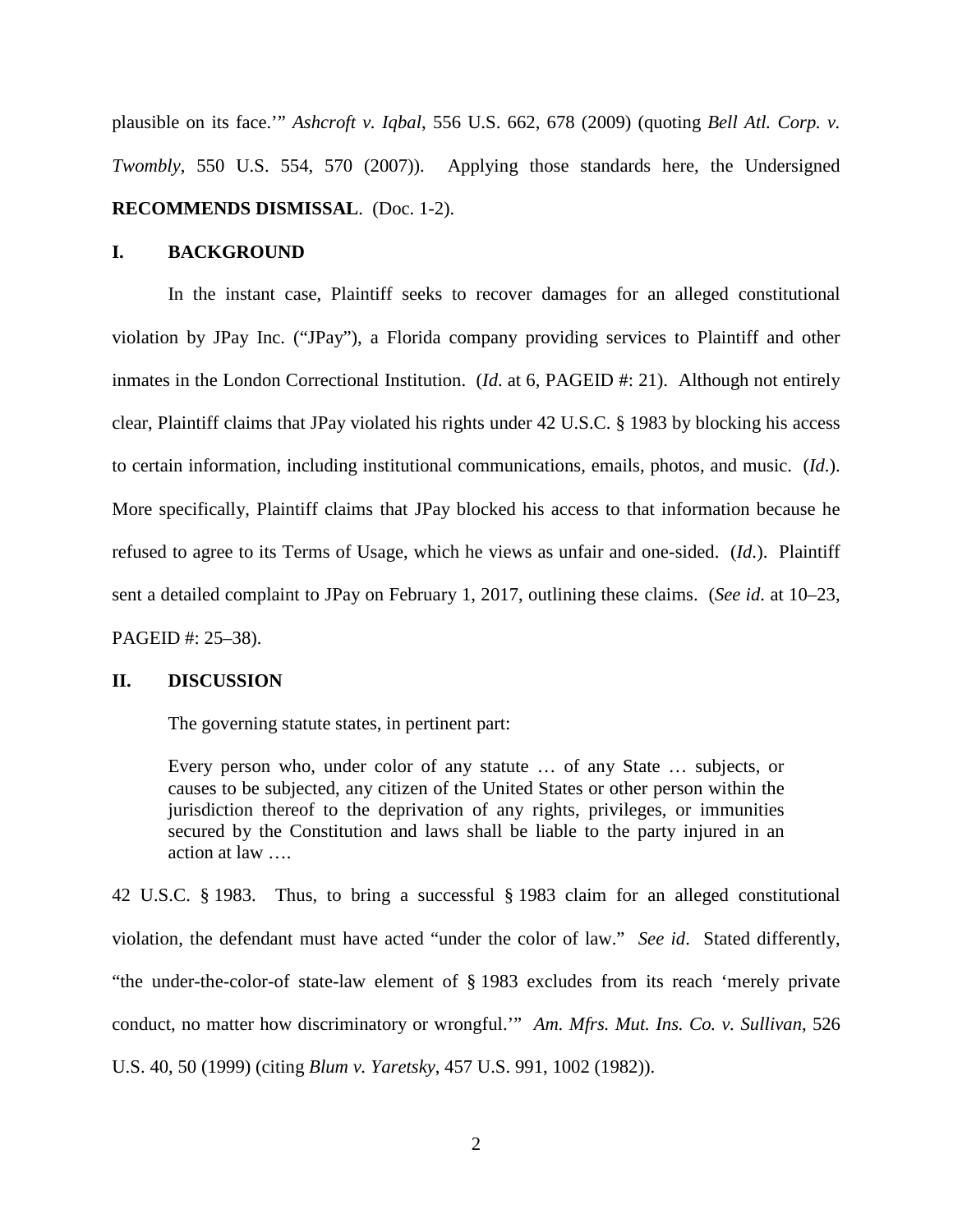As Plaintiff acknowledges throughout his Complaint, JPay is a private company (*see, e.g.*, Doc. 1-2 at 3, PAGEID #: 18 (noting "there is no grievance procedure for 'outsourced' private companies in the Ohio penal system"); *id*. at 6, PAGEID #: 21 (stating that he "had to file a complaint with the private company (JPay Inc.) itself, for any discrepancies"); *id*. at 14, PAGEID #: 29 (stating JPay is a "private, for-profit business")), and Plaintiff does not attempt to attribute its actions to the state. *See, e.g*, *Federspiel v. Ohio Republican Party State Cent. Comm.*, 867 F. Supp. 617, 622 (S.D. Ohio 1994) (discussing criteria to determine if private action may be attributable to the state). Thus, there is no government involvement or action. (*See generally* Doc. 1-2). Because Plaintiff cannot prove the "under-the-color-of-law" requirement necessary for a § 1983 action, he cannot state a claim upon which relief may be granted. *See Elam v. Sandusky Register*, No. 2:09-cv-181, 2009 WL 1586499, at \*1 (S.D. Ohio June 5, 2009) (dismissing prisoner's complaint where it "fails to state a claim against Defendants for deprivation of due process because it does not allege that Defendants acted under color of law"); *Applegarth v. Hughes*, No. 2:06-cv-2006, 2006 WL 3491149, at \*1–2 (S.D. Ohio Dec. 1, 2006) (recommending dismissal of prisoner's complaint for failure to state a § 1983 claim based on private conduct); *see also Fayne v. Clipper*, No. 1:12 cv 2500, 2013 WL 459895, at \*2 (N.D. Ohio Feb. 6, 2013) (dismissing claim because "[a]lthough [the plaintiff] utilized a complaint form for a civil rights action filed by a prisoner, he does not identify any constitutional rights which he believes the policy violates, and none is apparent on the face of the Complaint").

# **III. CONCLUSION**

For the foregoing reasons, the Undersigned **RECOMMENDS DISMISSAL** of the Complaint for failure to state a claim upon which relief can be granted. (Doc. 1-2).